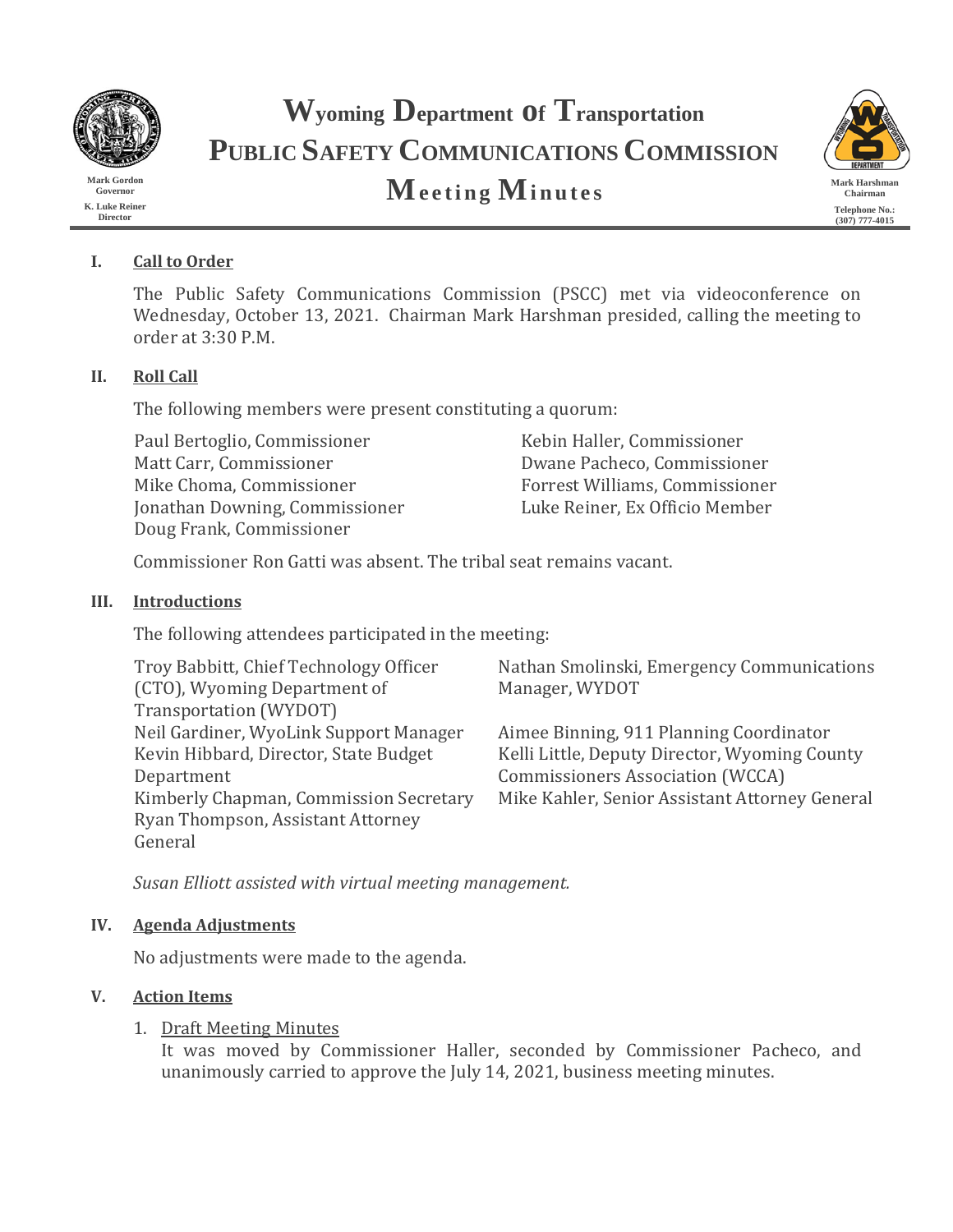# 2. WyoLink Applications

It was recommended by Mr. Gardiner, moved by Commissioner Frank, seconded by Commissioner Haller, and unanimously carried to approve the application from Riverton Public Works.

## **VI. Updates/Discussions**

# 1. Update on Proposed (WyoLink Funding) Legislation

WCCA Deputy Director Kelli Little presented an update on the WCCA's WyoLink future funding discussions. A working group comprised of WyoLink users, commissioners from the PSCC, WYDOT staff, and other stakeholders discussed historical and potential future approaches for funding WyoLink. Eight different funding options were presented to the Joint Transportation and Military Affairs Committee (JTC) for consideration.

The JTC chose to advance the proposal to use existing revenue from registration fees to fund WyoLink. Ms. Little is working with the Legislative Service Office and WYDOT to draft a bill that would include not only the local and state funding portions for WyoLink, but also provide funds for system maintenance and future upgrades. Ms. Little reminded the commission that the JTC tasked the working group with using existing revenue instead of proposing any legislation that would require new revenue sources.

Following a question from Commissioners Frank and Choma, Ms. Little acknowledged that while this bill would provide statutorily mandated, long-term funding for WyoLink, it would also require funds to be diverted away from projects currently funded by the registration fee revenue. Recent data shows that approximately \$157 million in local and \$40 million in state registration fees are collected and redistributed to schools, special districts, and counties each year.

As a short-term solution, the working group is checking to see if American Rescue Plan Act (ARPA) funds can be used to subsidize WyoLink while the details of the proposed legislation is worked out. The local portion of the maintenance agreement is currently paid by the mineral royalty grant funding, but those funds are running out and will be unavailable in the near future.

Commissioner Haller thanked Ms. Little and the WCCA for taking on this issue and advocating for the WyoLink system. Ms. Little recognized the difficulty in having these conversations, but she remains hopeful that a compromise can be reached.

# 2. Chief Technology Officer's Report

Troy Babbitt presented the CTO's update. The update also included information presented by Ms. Binning on Next Generation 911 (NG911).

# Proposed Federal Legislation

Mr. Babbitt shared two documents with the commission detailing proposed legislation from the U.S. House of Representatives and Senate. A NG911 funding bill was introduced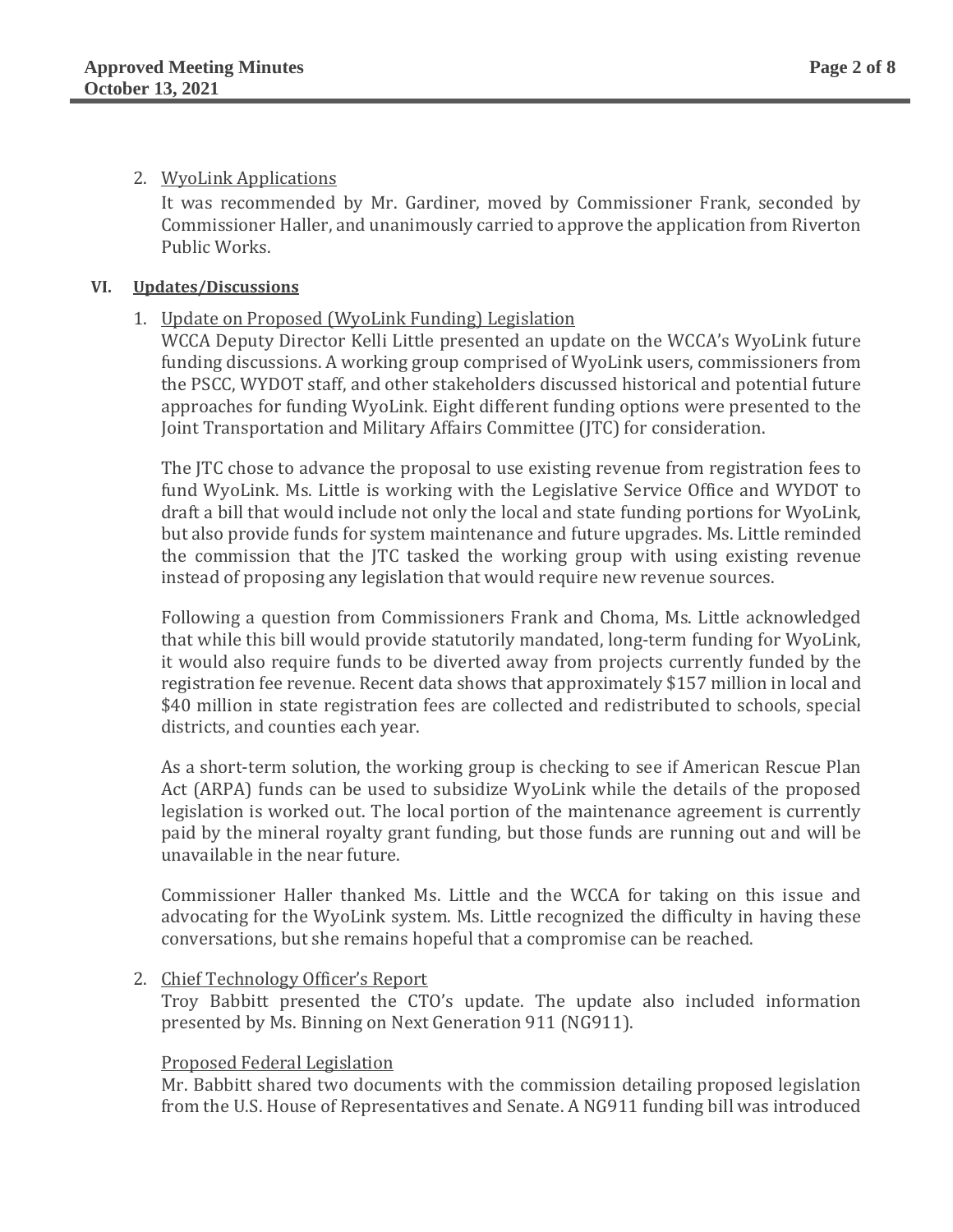in the U.S. House on September 10, 2021, that would help states and local entities implement, operate, and maintain NG911 systems. The bill would appropriate \$10 billion in funds that would be available to states through 2026. Mr. Babbitt highlighted a section from the bill that requires a governing body, either new or existing, to oversee NG911 development and deployment in each state.

Following a question from Commissioner Frank about positioning the PSCC for 911 governance, Mr. Babbitt advised that WYDOT will continue to look for opportunities to work with legislators on this issue.

Mr. Babbitt also informed the commission about the work of the Governor's health task force. One of the discussion topics revolved around training for emergency medical service providers in the public service answering points (PSAPs), and it could lead to new legislation during the next legislative session.

## Next Generation 911 (NG911)

Ms. Binning reported on recent developments from the work of the NG911 workgroups. Current federal guidance requires that a governing board oversee the administration of NG911 federal funds. County commissioners and sheriffs are currently controlling 911 funds in the state. The Wyoming chapter of the Association of Public-Safety Communications Officials/National Emergency Number Association (APCO/NENA) plans to recommend that a state board provide representation and administration for these federal funds, and is working on legislative recommendations to help identify the correct governing body.

#### *APCO/NENA Meeting*

The Wyoming APCO/NENA board will meet on October 31st in Casper to provide recognition, awards, and training for telecommunicators across the state. There are five award categories that will be presented at this meeting: Public Safety Telecommunicator of the Year; Radio Frequency Technologist of the Year; Information Technologist of the Year; Communications Supervisor, Manager, or Director of the Year; and the Public Safety Team of the Year. Nominations for the awards close October 15th. The Western States Director for NENA, Bruce Romero, and NENA past president, Gary Bell, will speak at the meeting.

# *NG911 Meeting*

Following the APCO/NENA meeting, WYDOT will hold a stakeholders meeting for the NG911 planning process in Casper on November 4, 2021. This meeting will provide participants an overview of NG911, information and updates on the plan that was developed for NG911, information and updates on the potential NG911 funding, and information on future (equipment) needs.

Last month, WYDOT met with the WCCA to keep their members informed and involved in the NG911 efforts. Two members from the Next Generation Education and Outreach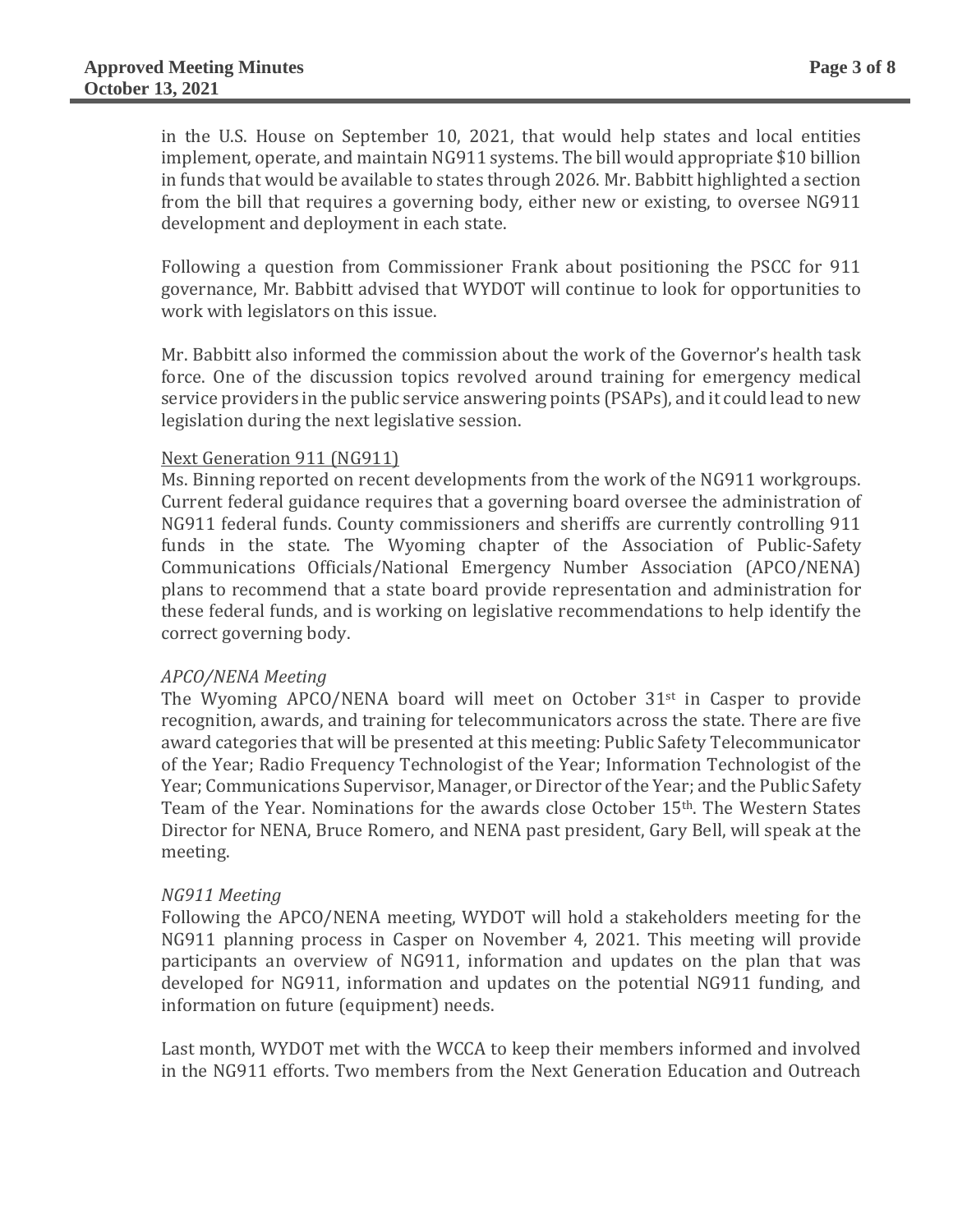Committee, Jenifer Shassetz from Sheridan and Joey Williams from Gillette, assisted WYDOT with sharing information on funding and planning for NG911.

3. Director's Update

Director Reiner presented his update.

## COVID-19

COVID-19 continues to impact WYDOT's operations although case numbers seem to be stabilizing. The agency does not track employee vaccination status. Between COVID-19 and employee retention issues, some WYDOT stations have been greatly affected, and it could make for a challenging winter in regards to snow removal.

The agency continues to advise employees to follow Center for Disease Control's COVID-19 guidelines on social distancing, handwashing, and quarantining following exposure.

## Budget

## *Federal*

The Infrastructure Investment and Jobs Act (IIJA) did not pass before the September 30, 2021, deadline, but the government is currently operating under a continuing resolution that will expire at the end of October. The hope is that IIJA passes before the end of October. If the approval process lasts too long, it could disrupt cash flow and impact construction projects funded by the federal government. Director Reiner is not greatly concerned about this as WYDOT has planned accordingly for these situations, and construction season is coming to a close.

#### *State*

The Transportation Commission approved WYDOT's operating budget at their September meeting. Director Reiner will meet with Governor Gordon in November to discuss the legislative portion of the budget before the Governor makes his final recommendation.

WYDOT has also submitted requests to the Governor's office for ARPA funds. Significant requests have been made to expand and build out the WyoLink system. The agency will continue to monitor these requests as the process advances.

# Broadband in the Right-of-Way (ROW)

Following the passage of HB0014 during the last legislative session, WYDOT has been working to fulfill the requirements contained in the law. The law requires WYDOT to request blanket easements to the ROWs for broadband. Director Reiner met with the U.S. Forrest Service (USFS) and the Bureau of Land Management (BLM) to find a compromise that would expedite the process. The challenge is that these agencies are bound by federal statutes that authorize those agencies to grant access and that authority cannot be delegated to WYDOT. The director will meet with Federal Highway Administration tomorrow to discuss potential alternative solutions.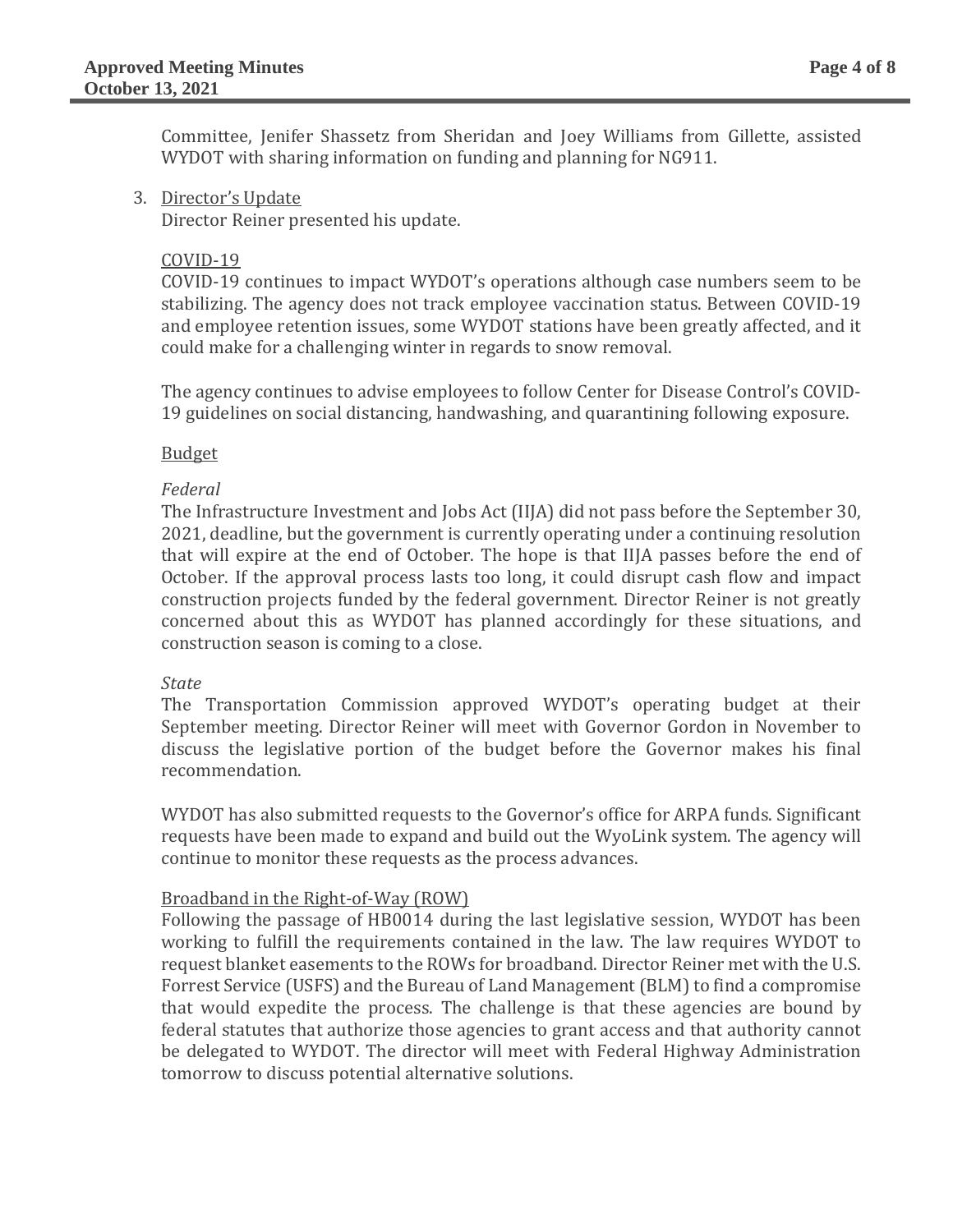WYDOT has also been working with industry and the Governor's office to streamline a "dig once" policy. As emerging technologies such as NG911, autonomous vehicles, and electric vehicles become more widespread, it will become even more important to ensure there is broadband in the ROW.

#### 4. Emergency Communications Program Manager's Report

Mr. Smolinski provided his update. The update also included information presented by Mr. Gardiner regarding WyoLink operations.

#### 16 Tower Buildout Report

Mr. Smolinski started his report with a slideshow of photographic updates displaying progress at a few of the buildout sites.

The Buffalo, Orin Junction, Wright, Jackson, Greybull, Lusk, Alcova, and Alva sites have all been activated and are performing well.

Construction is nearly complete at the Rock Springs – 14 Mile site, and crews are working to finish installing power. Mr. Smolinski shared photos of the conduit trench that connects the tower site to Union Wireless' transformer, allowing WYDOT to lease power from Union at a significant cost savings.

Before the tower at 14 Mile can be brought fully online, the microwave system that feeds the tower will need to be upgraded. The tower at Aspen Mountain, which is the parent (donor) tower, is over capacity and a new tower will need to be constructed to house the upgraded system. Construction on the new tower will begin in November but will probably take some time to complete as winter construction is not very favorable on Aspen Mountain.

Meanwhile, Mr. Smolinski and his team are exploring other options to backhaul the system to bring the 14 Mile site online sooner. Top among these options is to work with FirstNet to bring the system's backhaul over a cellular modem. Reliability would be decreased, but the tower could be brought into service more quickly.

Blairtown, a site in Rock Springs, was recently completed after the summer construction season and as of yesterday, it is online and active. This is the first, state-owned 800 megahertz site on the WyoLink system.

Ground was broken at the Meadowlark site in late August, but the crew soon encountered challenges with rocky terrain and damaged access roads. After working with the USFS to obtain permits and gravel to make emergency repairs to the road, construction progressed to the point of standing up a large portion of the tower structure. Construction will resume in late spring or early summer when the rest of the tower and site will be completed.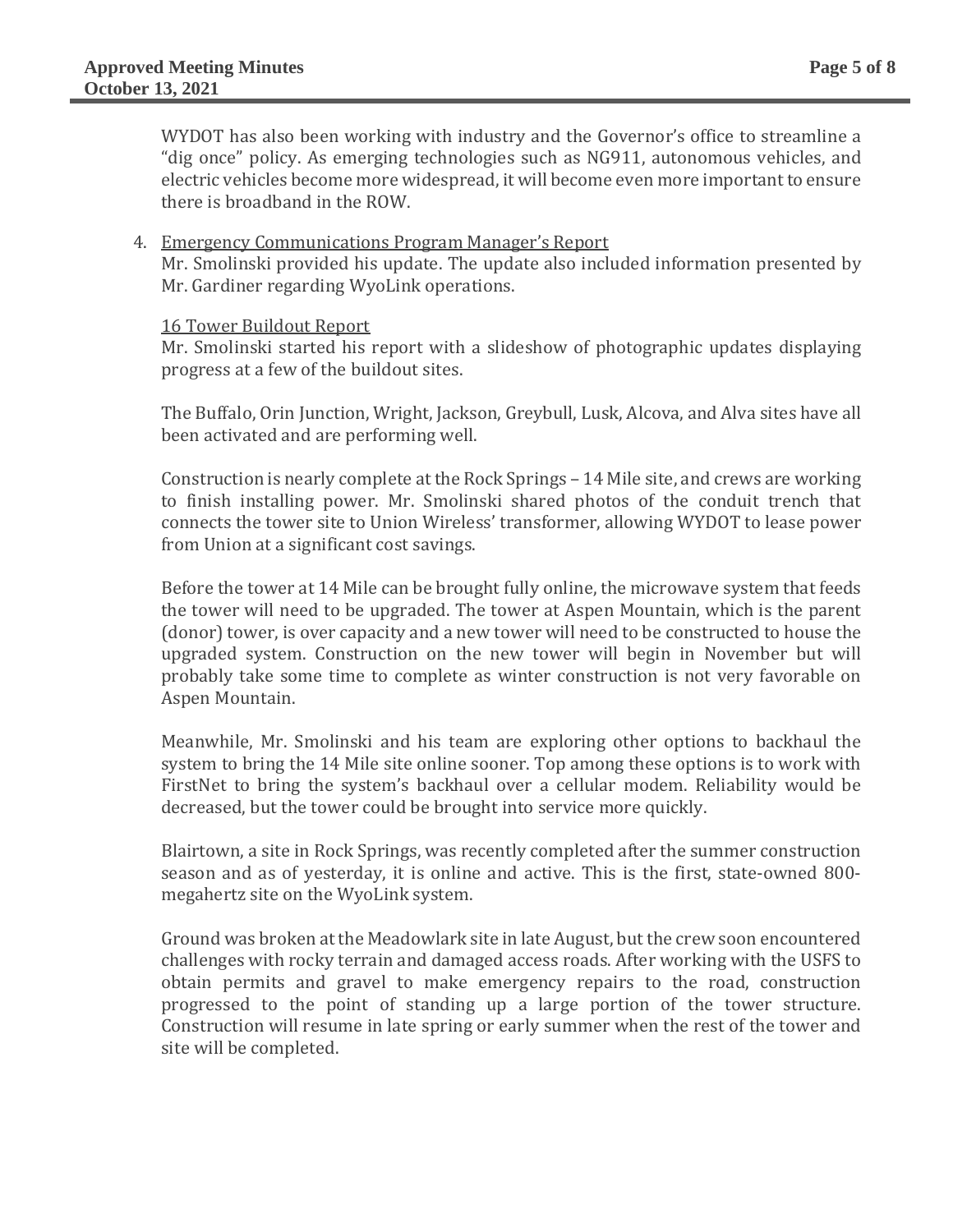The Office of State Lands and Investments approved the Northern Goshen County site, but the team is waiting for other agreements before construction can begin. Mr. Smolinski hopes that construction can get underway in the next month or two and continue through the winter since it is sited at a lower elevation.

Mr. Smolinski and his team are still working with the city to get final access agreements in place for the Newcastle site. He reported that on October 1<sup>st</sup>, he received the final agreement for the Evanston site, and it has been signed by the Attorney General's (AG) Office and the landowner. Construction is scheduled to begin in the spring.

The final plans for the North Big Horn County site are ready for approval by the BLM. For the Bondurant site, Mr. Smolinski is working with Sublette County and a private landowner to find a collocation option on Kismet Peak.

Following a question from Commissioner Choma, Mr. Smolinski updated the commission on potential sites in Saratoga and Sheridan County. WYDOT has submitted a budget exception request to the legislature for two additional WyoLink sites, one in each location. Sheridan County would like to have two sites to fill in coverage gaps: one in the northwest part of the county and another site in the Ranchester/Dayton area. As a result of a meeting the county held with stakeholders, a letter of support was drafted and sent to the legislature. WYDOT will await instruction from the legislature.

Commissioner Pacheco commended Mr. Smolinski and the WyoLink team for the work they have done to bring the Rock Springs sites online. He shared that for the first time in his 31 years with the Rock Springs Police Department portable coverage has been building with reliable service and no dead spots. Commissioner Pacheco was very appreciative and stated that he would like to see news of this success shared with local and state leaders.

#### WyoLink Operational Updates

#### *WyoLink System Reports*

Mr. Gardiner reported that Blairtown – Rock Springs is the latest site to become operational. The 800-megahertz site has already seen a great deal of activity. The 18-site GTR upgrade project is due to start next week. These radio site repeaters will replace the old Quantar models. The Cheyenne Water Tank site will be offline for a few hours for this upgrade, and notifications will be sent to users. Other sites will be upgraded as equipment is received and weather permits.

Notifications will be sent through the RAVE system about dispatch site interruptions next Tuesday while Motorola finishes the multiprotocol label switching (MPLS) project. Routers at dispatch sites will be rebooted causing a brief outage. The MPLS project converted some radio sites to Ethernet to provide greater redundancy and a self-healing connection.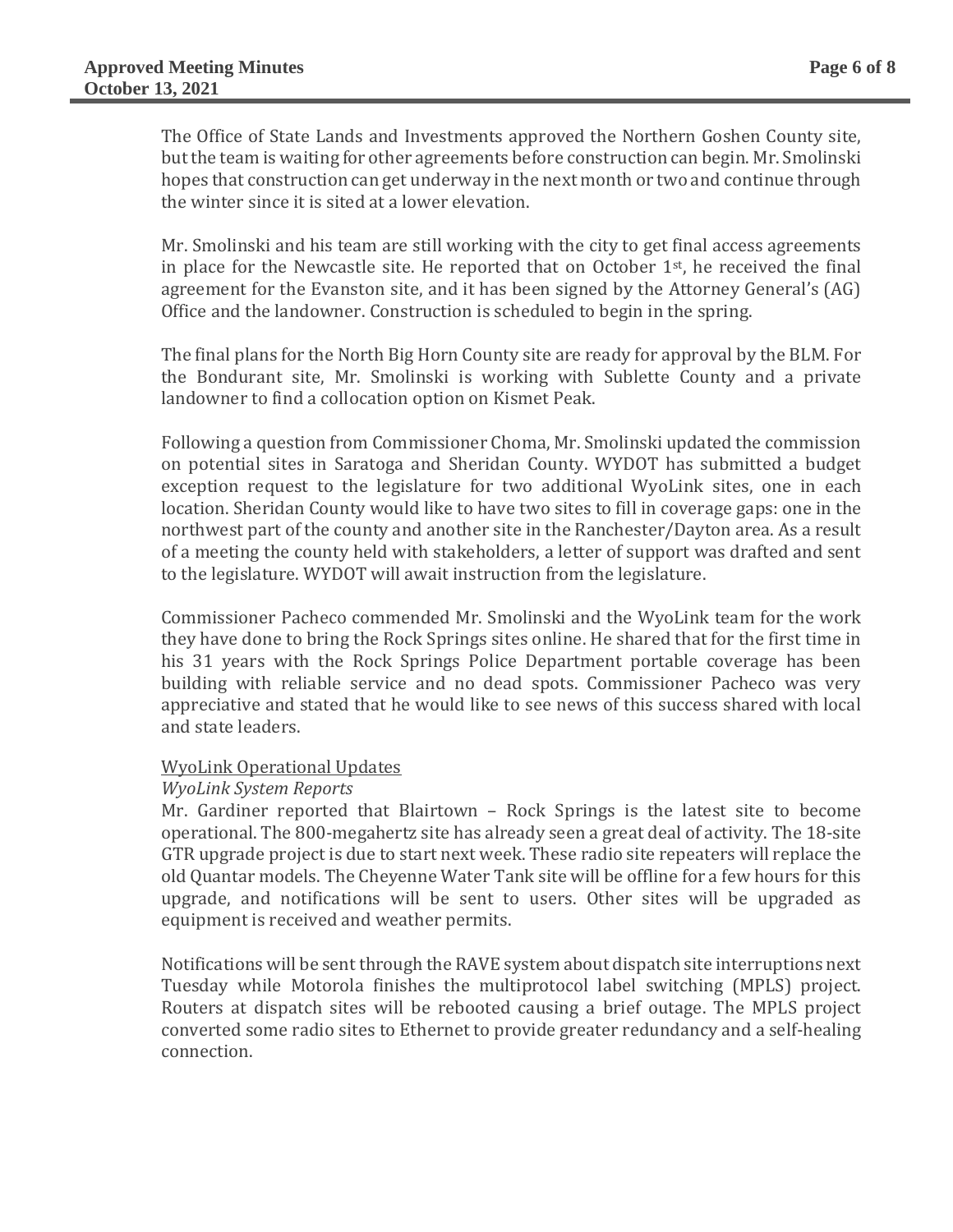Jason Gilmour, with the WyoLink office, passed the drone pilot's license exam last week. Mr. Gilmour will lead the effort to utilize drones for tower inspections. More information will be presented to the commission at a future meeting.

Mr. Gardiner presented a PowerPoint presentation that provided site statistics from the third quarter of 2021. Information included WyoLink site registrations, the top 20 talkgroups, and the number of busies at certain sites around the state.

Commissioners agreed that they would like to see more information in future meetings on the different talkgroups using WyoLink. Mr. Gardiner will provide more statistics on usage in the meeting packets at future meetings. Commissioners Downing and Bertoglio suggested that breaking the data out by county and talkgroup type might provide the commission with useful talking points when visiting with elected officials about WyoLink.

# *WyoLink Training*

Mr. Smolinski provided an overview of the planned training with the commission. The training will consist of a PowerPoint presentation with complete speaker notes so that it can be given by either WYDOT staff or local partners. Blank slides for agency-specific plans will allow partners/subscribers to tailor the presentation to their needs. The presentation will also contain videos: one on operational instruction for equipment and one featuring WyoLink stakeholders. Mr. Smolinski will share a final version of the training presentation at the next meeting for commission comment and approval.

#### *WyoLink Website*

Mr. Smolinski shared that the website is 90 percent updated. Sections on vendor information and frequently asked questions are still under construction. The expanded support and feedback sections will provide greater connectivity between WYDOT and WyoLink subscribers/customers.

# Statewide Interoperability Coordination Updates

Mr. Smolinski reported that shortly after the July PSCC meeting, the Transportation Commission approved the subscriber unit request for proposal (RFP), which was awarded to Motorola. WYDOT is working with the AG's Office and Motorola to finalize the contract. A formal announcement will be made once the contract is signed. Mr. Smolinski shared that WYDOT has been able to secure a 57 percent discount off of the listed unit price. The three-year contract will allow state and local agencies ample time to build equipment purchases into their budgets and grant requests.

Mr. Hibbard highlighted the importance of the strategic sourcing that Mr. Babbitt, Mr. Smolinski, and the team have established. He wanted to see WYDOT emphasize this effort in their state of the agency narrative.

#### FirstNet Updates